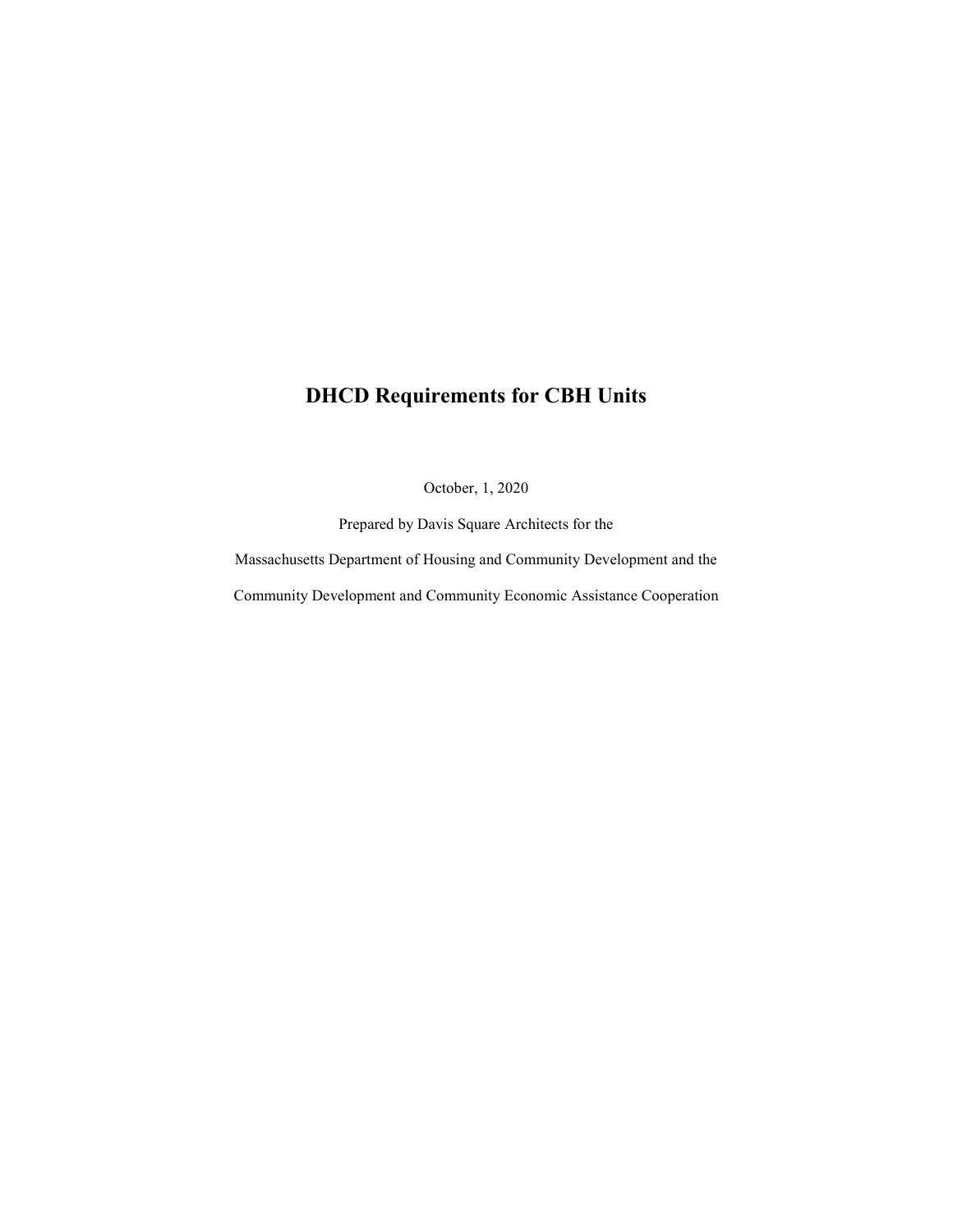# **DHCD Requirements for CBH Units**

The Community Based Housing (CBH) Program provides funding to non-profit and for-profit developers to build housing for people with disabilities – especially the development and redevelopment of integrated housing for people with disabilities who currently live unnecessarily in institutions or nursing facilities or are at risk of institutionalization. The requirements of the CBH program that extend beyond the legal minimums for typical accessible units reflect the unique (but not uncommon) needs of this population. These include a greater reliance on larger powered wheelchairs with larger turning diameters, the need for more space for medical equipment, and the need to minimize barriers at doors.

The goals of the CBH program include:

- **Integration**: Housing for people with disabilities should be designed to allow people with disabilities to integrate into the community as fully as possible. The emphasis is on the development of scattered site units within developments rather than clustered or segregated housing.
- Maximum Control: People with disabilities should have the maximum control possible in their housing choices and management. Having and meeting the obligations of a lease or a mortgage in their own name, with or without assistance, is the goal for most people with disabilities.
- **Accessibility**: The Commonwealth seeks to promote maximum visitability in all publicly funded housing. This will better ensure that people with disabilities have access to integrated housing in all communities.

Projects funded with CBH funds shall comply with all applicable federal and state access requirements in addition to these CBH requirements. In determining which projects will receive funds from the limited pool of CBH funds, the program will prioritize projects that incorporate aspects of visitability and universal design for units. Although not required by federal and state accessible design standards, these universal design components make communities more usable for the residents whom CBH funding supports. The Commonwealth seeks to promote maximum universal design and visitability to ensure that people of varying ages and abilities have access to integrated housing and that they will be able to age in place.

Every effort should be made to incorporate items on the Universal Design checklist into CBH units. While there may be extenuating reasons that some UD features are not feasible across all units, they should all be incorporated into CBH units (unless superseded by a more stringent requirement).

Please also note that 521 CMR 24.2 requires that "Ramps shall have the least possible slope." This is particularly important for the CBH population – a 1:12 ramp slope should be considered only when there is no alternative for a ramp of lesser slope, or more preferably, a sloped walkway with a slope that does not exceed 1:20.

**All CBH units must meet 521 CMR Standards for Group 2A Units.** (While there are exceptions in 521 CMR that allow lifts in townhouse units to make them accessible, CBH units should be flat units all on one level.) In addition to those requirements and the checklist below, there are further considerations that developers ought to consider in designing CBH units. First, residents in CBH units need additional space for a variety of uses, including medical supplies, transfer lifts, extra mobility devices, and people involved in personal care. As a rule of thumb, DHCD recommends that CBH units be approximately **20%** larger in floor area than the minimum sizes noted in DHCD's Construction/Rehabilitation Guidelines.

Another important consideration in unit design is providing layouts that minimize sharp turns and obstructions. An ambulatory person can generally negotiate a series of 90-degree turns unconsciously (see Figure 1). For a person with mobility impairments, these types of turns can present a series of obstacles. Whenever possible, units should be designed to eliminate these conditions. Pocket doors are often a viable alternative as they require less clearance than conventional swinging doors.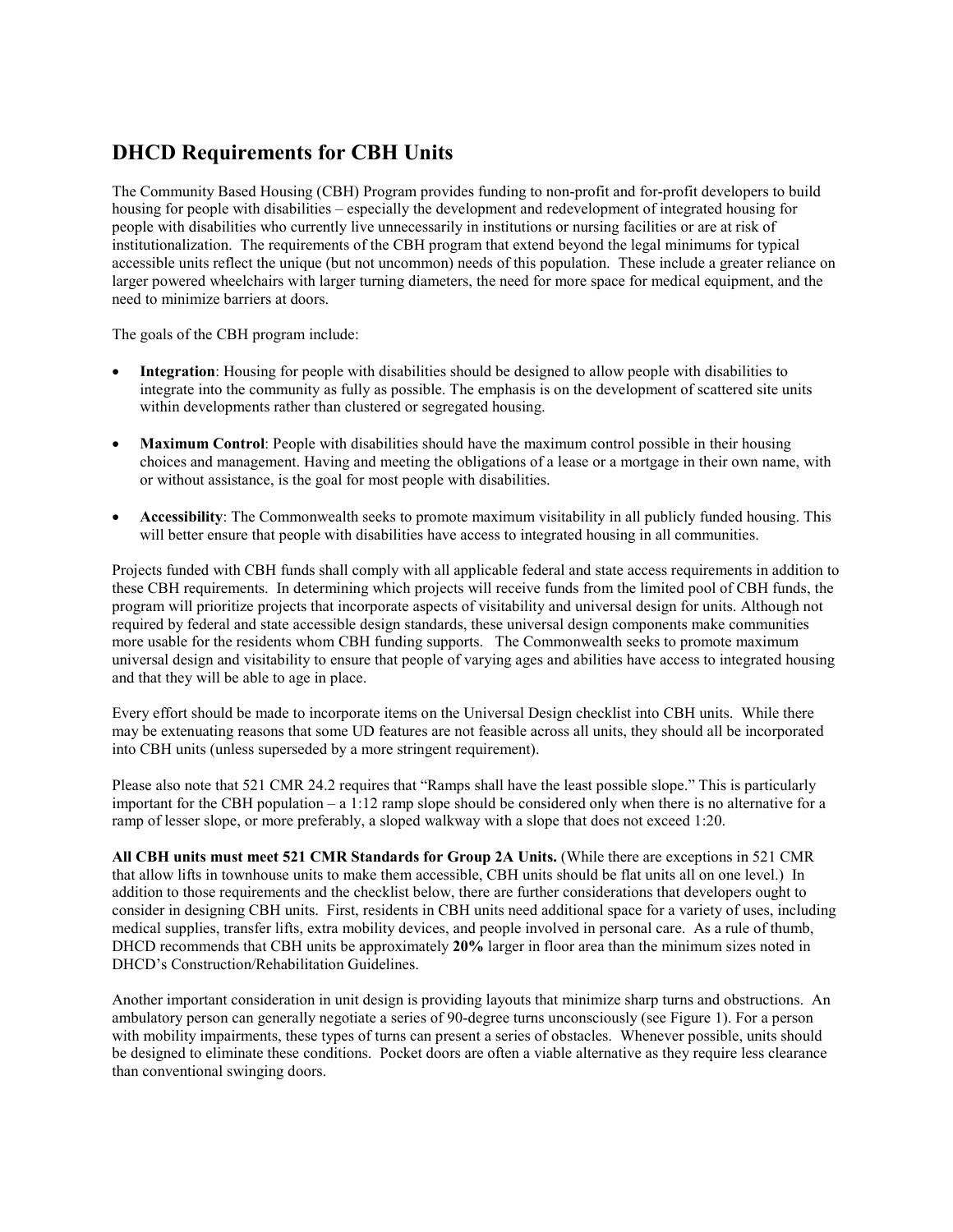

Figure 1

Configurations such as the one shown that require a series of 90 degree turns, while compliant with accessibility regulations, are not recommended and should be avoided if possible.

For example, refer to the sample unit layout below (Figure 2). Entry into the unit is unobstructed and there are few turns required. The living/dining area is open to the kitchen with no walls. As an additional feature, the bathroom door could be replaced with a pocket door (with appropriate hardware) to further reduce obstructions. Showing furnished floor plans is very helpful in illustrating how the space can be used.



Figure 2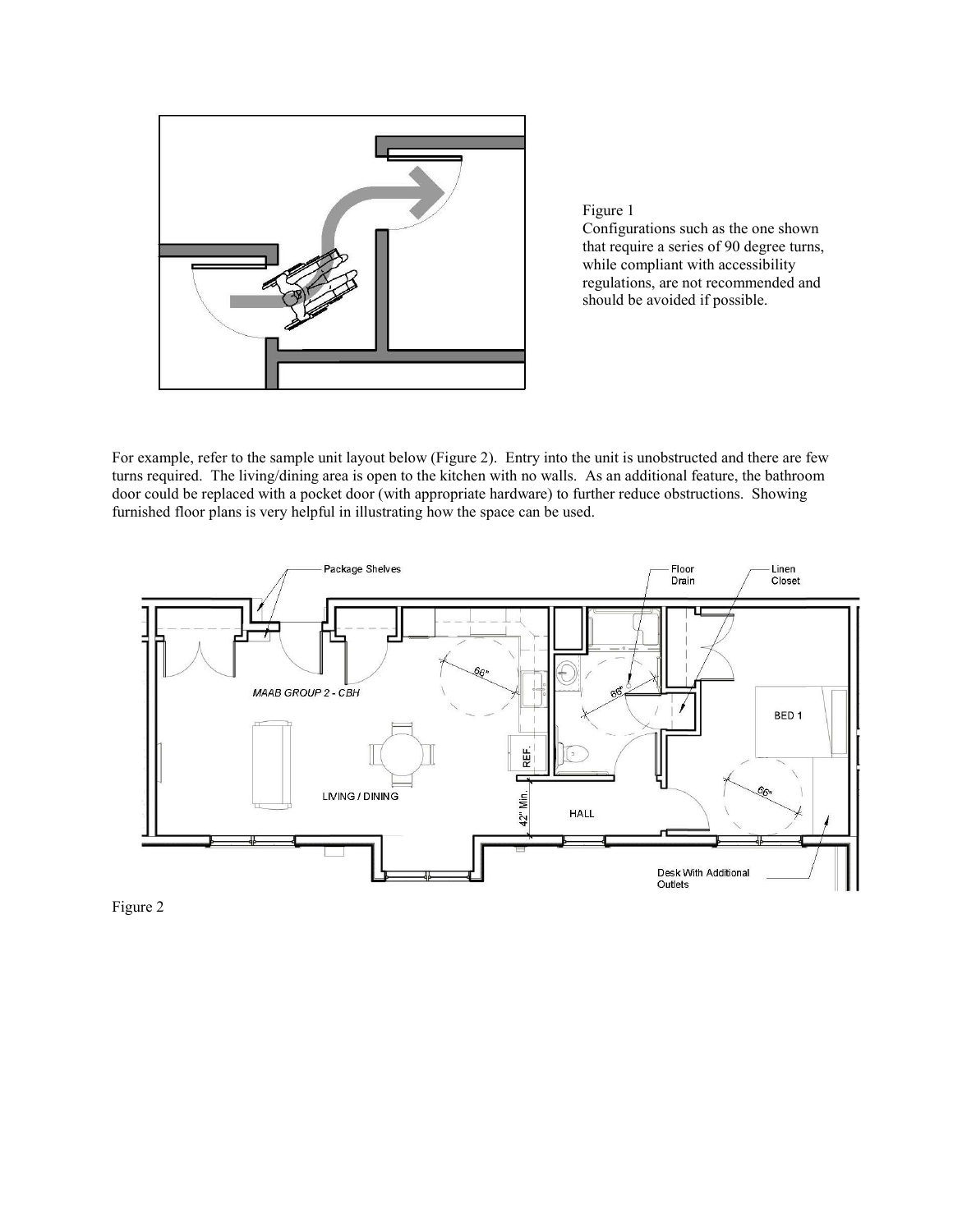#### **For CBH units the following additional requirements apply. \*Requirements with an asterisk may be waived for moderate rehab projects.**

|         |                     |  |          | Comment                  |
|---------|---------------------|--|----------|--------------------------|
|         | DHCD Req'd          |  |          |                          |
| Feature | Rehab<br><b>New</b> |  | Check if | (Explain all items that) |
|         |                     |  | Included | are not included)        |

### **Exterior**

| Provide one accessible parking      | v |  |
|-------------------------------------|---|--|
| space for each CBH unit (if parking |   |  |
| is provided for other units)        |   |  |
| Minimum one van accessible space    |   |  |
| If a common exterior patio is       |   |  |
| provided, provide shade.            |   |  |
| If covered parking is available,    | v |  |
| provide direct covered access from  |   |  |
| parking to CBH units.               |   |  |

## **Common Entrances**

| All building entrances on accessible |  |  |
|--------------------------------------|--|--|
| routes                               |  |  |
| Automatic door openers at building   |  |  |
| entrances on accessible routes       |  |  |
| All doorbells and intercoms must be  |  |  |
| accessible                           |  |  |

#### **Common Areas**

| Provide electrical power to allow for |  |  |
|---------------------------------------|--|--|
| future installation of automatic door |  |  |
| openers at common interior spaces     |  |  |
| such as community rooms and           |  |  |
| laundry rooms without modification    |  |  |
| of ceilings or walls.                 |  |  |

### **CBH Unit Interiors**

| Provide electrical power to allow for   | Y     | Y |  |
|-----------------------------------------|-------|---|--|
| future installation of automatic door   |       |   |  |
| openers at unit entries without         |       |   |  |
| modification of ceilings or walls.      |       |   |  |
| Shelf for packages at inside and        | Y     | Y |  |
| outside of all unit entrances. Interior |       |   |  |
| shelf can be provided by furniture if   |       |   |  |
| not interfering with the zone of door   |       |   |  |
| access. Minimum size of shelf shall     |       |   |  |
| be $8" \times 12"$                      |       |   |  |
| 42" minimum clear width in              | $Y^*$ | Y |  |
| hallways                                |       |   |  |
| Space to allow wheelchair               | $Y^*$ | Y |  |
| approaches at both sides of bed         |       |   |  |
| (Queen size in master, twin in          |       |   |  |
| secondary bedrooms): 42" on one         |       |   |  |
| side, 66" at the other                  |       |   |  |